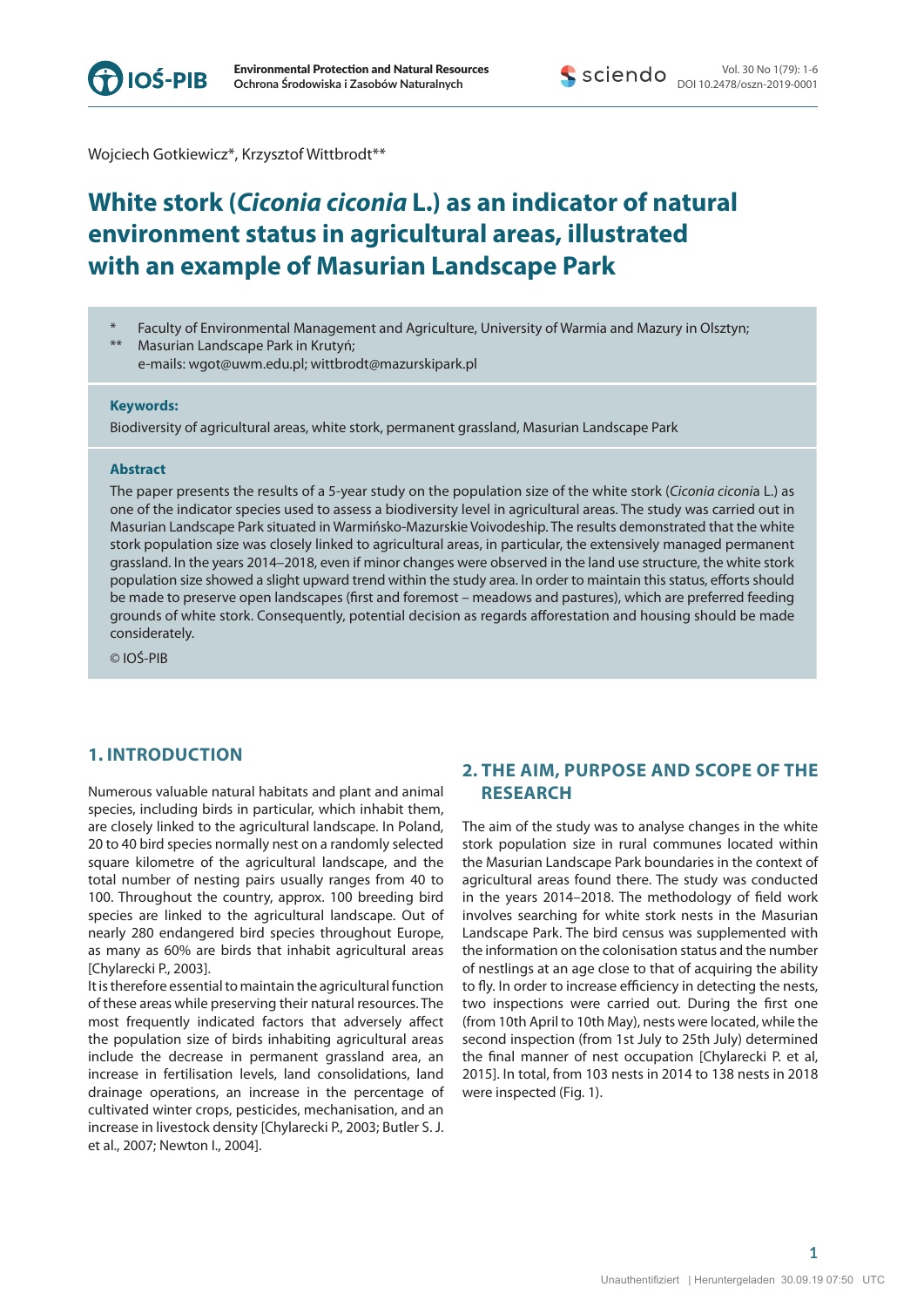# **3. BIRDS OF THE AGRICULTURAL LANDSCAPE**

Poland is of particular importance to 106 bird species nesting in the European Union countries as it sustains more than 5% of the Union's breeding population, which is particularly noticeable in rural areas [Biaduń W. et al., 2016].

One of the indicators of biodiversity status in agricultural rural areas in the European Union is the Farmland Bird Index (FBI), that is, an index of the population size of common agricultural landscape birds [Butler S. J. et al., 2010; Tryjanowski P. et al., 2011; Stjernman M. et al., 2013; Dynowska M., Ciecierska H., 2013]. The FBI is an aggregated index of changes in the status of 22 populations of common agricultural landscape birds closely related to habitats in agricultural use (white stork, common whitethroat, Northern lapwing, Eurasian hoopoe, barn swallow, crested lark, red-backed shrike, European stonechat, European serin, common linnet, Eurasian tree sparrow, ortolan bunting, Western yellow wagtail, whinchat, corn bunting, common kestrel, black-tailed godwit, Eurasian skylark, common starling, meadow pipit, yellow hammer, and European turtle dove). It is calculated as the geometric mean of the population number of the above-mentioned species [Gregory R.D. et al., 2005]. In Poland, in 2017, the lowest FBI level was reached for the entire 18-year period under monitoring. For the first time, the index value dropped to only 80% of the value obtained by it in the reference year, that is, 2000. Therefore, the fact that the situation of the birds associated with the agricultural landscape has, for a long time, been unfavourable and constantly deteriorating is confirmed once again. This is even more worrying when we consider that strong downward trends have also been noted for several field species not included in the FBI [Chodkiewicz T. et al., 2018].

## **4. THE WHITE STORK – CHARACTERISTICS OF THE SPECIES**

The white stork population number in Europe amounts to 224–247 thousand pairs, of which 154–164 thousand pairs nest in the EU. The largest populations are found in Poland (51.7–53.9 thousand pairs), Ukraine (26.2–32.4 thousand pairs), and Belarus (21.3–21.5 thousand pairs), while the smallest ones are found in Denmark and Montenegro (one pair in each country) [The IUCN Red List..., 2015]. In Poland, in 2004, most white storks (results of the latest white stork count have not been published yet) inhabited the areas located to the east of the Vistula river, including Warmińsko-Mazurskie Voivodeship where nesting of approx. 20% of the domestic population was noted [Sikora A. et al., 2008]. The species diversity of the birds was significantly higher in occupied areas than in the areas unoccupied by white stork pairs. This diversity was always higher in the white stork's areas characterised by a higher breeding success in the period of 2005–2008. The percentage of meadows



**Figure 1.** The white stork breed rearing within the Masurian Landscape Park boundaries. Source: Own elaboration.

and pastures was clearly higher in the occupied than in the unoccupied areas. This confirms the hypothesis that the white stork is an indicator of the agricultural landscape biodiversity [Tobółka M., 2015].

The white stork builds nests almost exclusively within human settlements. Only few pairs establish nests at a distance of more than 500 m from inhabited settlements. The birds feed mainly on permanent grasslands, papilionaceous crop cultivations, boundary strips as well as in shallow rivers, oxbow lakes, drainage ditches, fish ponds, and on swamps. White storks rarely search for food on arable land; if so, it is most frequently during the ploughing and other field work. The number of local breeding pairs is usually positively correlated with the area of permanent grassland [Chylarecki P. et al, 2015; Czajkowski M. et al., 2014; Chylarecki P. et al., 2018, Tryjanowski, Grzywaczewski, Zbryt, 2018]. One of the negative factors affecting the white stork population size is the change in the land use pattern, particularly afforestation and the disappearance of permanent grassland. A study by Sikora A. et al. [2008] shows that afforestation operations in the vicinity of white stork colonies may have an adverse effect on the parameters of the birds' individual adaptation. A decrease in the area of feeding grounds due to afforestation may therefore translate into the necessity of increased efforts to find the same amount of food for nestlings.

An example of both long- and short-term decrease in the white stork population number is the region of Żuławy Wiślane, which was associated with nothing else than habitat changes. Before 1945, the percentage of grassland in the Vistula river delta amounted to approx. 35%. The dramatic deterioration of habitat conditions was due to the flooding of Żuławy by Nazi German troops in March 1945. Water covered 70% of the region area, including all lower-lying areas with the highest percentage of grassland. Drainage of these areas lasted for five years, and the total grassland area has decreased as a result of overgrowth or the conversion into arable land. Despite the gradual increase in the percentage of grassland, traditional meadow-based farming in the region has been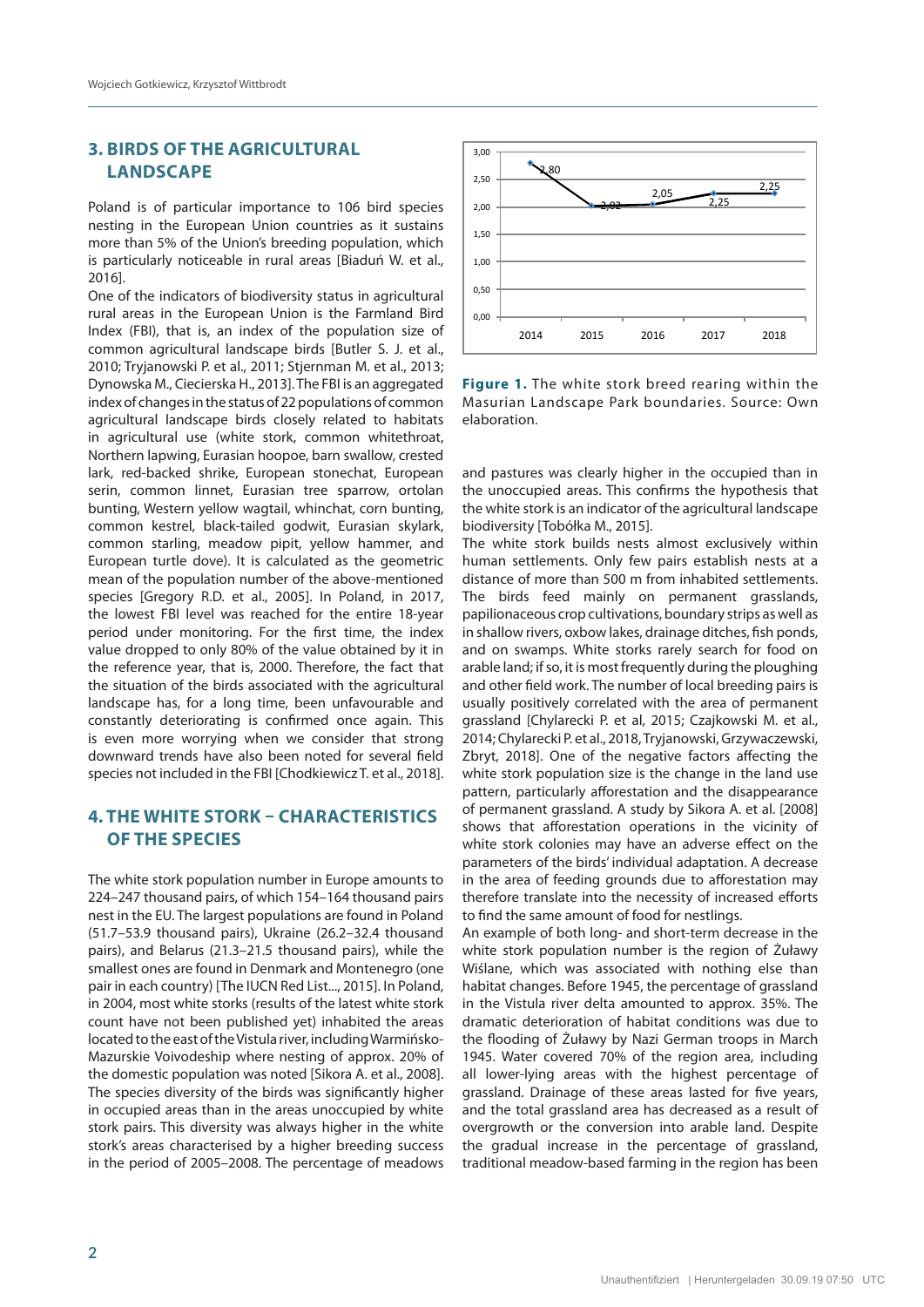abandoned. Unfavourable habitat changes in the region of Żuławy intensified in the 1950s due to the preference for large-scale cultivation of wheat, sugar beet and rape. The further decrease in grassland areas in this region intensified to reach a level of 13% in 2010 [Sikora A., 2017]. According to Zbryt A. et al. [2014] who monitored the white stork population within the Natura 2000 site of 'OstojaWarmińska' in Warmińsko-Mazurskie Voivodeship, despite the stability of the white stork population, the recent several years have observed rapid adverse changes in the land use, involving *inter alia* the support for corn and rape cultivation which, consequently, may result in a change to this species' population number. In this context, it is important, among other things, to support cattle breeding, as the very presence of this type of agricultural farms has a positive effect on the occurrence of white storks.

Over recent decades, the white stork population size in Poland has fluctuated indicating, however, an upward trend (Fig. 2). In 1974, the domestic population number for the white stork was estimated at 33.9 thousand pairs; later on, in 1984, it slightly decreased to a level of 30.5 thousand pairs, and after a decade, it increased to 40.9 thousand. The upward trend continued, and in 2004, the population number reached a level of approx. 52.5 thousand pairs [Chylarecki P. et al., 2018].

#### **3.1 The white stork in the Masurian Landscape Park**

The Masurian Landscape Park was established by virtue of Resolutions of the Voivodeship National Councils in Suwałki on 5 December 1977 and in Olsztyn on 8 December 1977.<sup>1</sup> The Park with an area of 53,655 ha is located in Warmińsko-Mazurskie Voivodeship in the following administrative units: MrągowskiPoviat (communes of Piecki, Mikołajki, and Mrągowo), PiskiPoviat (Ruciane-Nida, Pisz, and Orzysz), and SzczycieńskiPoviat (Świętajno). The total area of the agricultural land is 8,100 ha, which accounts for 17% of the Park area. As regards agricultural land, meadow communities of the Molinio-Arrhenatheretea that are found on extensive mid-forest meadows as well as waterlogged grassland are particularly valuable from the environmental perspective, including in the context of protection and preservation of white stork population. Unfortunately, the number of small- and medium-sized agricultural farms has been on the decrease since 2000, and due to the overall structural changes in land use, the number of large-sized farms has been increasing.2



**Figure 2.** Changes in the white stork (Ciconia ciconia L.) population size in Poland. Source: Own elaboration based on: http://monitoringptakow.gios.gov.pl/baza-danych



**Figure 3.** The proportion of permanent grassland in the total area of communes located within the Masurian Landscape Park boundaries and in the total area of agricultural land (ha). Source: Own elaboration

The largest acreage of permanent grassland is found within the communes of Mrągowo, Mikołajki, and Pisz, while the smallest one in the commune of Piecki (Fig. 2). The situation is slightly different when we analyse the percentage of meadows and pastures within the Masurian Landscape Park boundaries. In this case, the largest proportion of permanent grassland is found in the communes of RucianeNida, Piecki, and Pisz (Fig. 3).

As it could be assumed, the land use structure and the related access to food resources have determined the location of white stork nests (Fig. 4). Their greatest density was found in the communes of Ruciane Nida (80 nests), Piecki (30), Pisz (12), and Orzysz (11). In the remaining communes, despite the permanent grassland occurring there, the number of white stork nests ranged from 0 in the commune of Świętajno to 4 in the commune of Mikołajki (Fig. 4).

In the years 2014–2018, all the white stork nests and the newly-established breeding platforms located within the Masurian Landscape Park boundaries were inspected. It was found that for the inhabited nests, the situation was stable since only slight differences in their population size had been noted in particular years. A slightly different situation was observed for the nests uninhabited by birds, whose number increased over 5 seasons from 19 to 41, similarly as in the case of the above-mentioned

**3**

**<sup>1</sup>** Resolution No VIII/31/77 of the Voivodeship National Council in Suwałki on 5 December 1977, on the establishment of the Masurian Landscape Park (Journal of Laws of the VNC in Suwałki, No 8, item 36) Resolution No X/38/77 of the Voivodeship National Council in Olsztyn on 8 December 1977, on the establishment of the Masurian Landscape Park (Journal of Laws of the VNC in Olsztyn, No 11, item 51) **2** Protection Plan for the Masurian Landscape Park until 2032. Appendix No 1 to Resolution No XIX/368/12 of the Warmińsko-Mazurskie Voivodeship Assembly on 28 August 2012, Krutyń, March 2012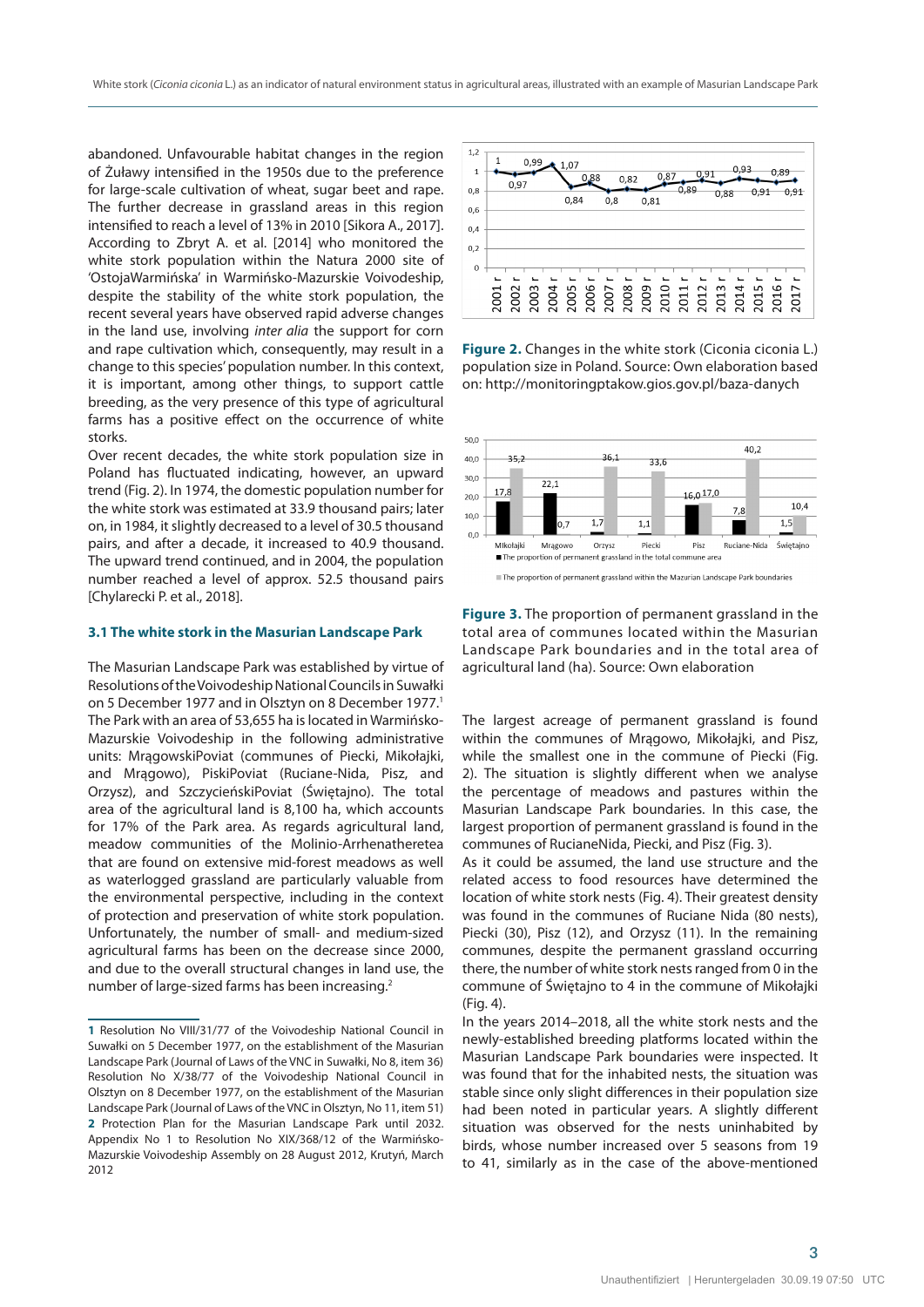

**Figure 4.** The distribution of the white stork nests within the Masurian Landscape Park boundaries. Source: Own elaboration.



**Figure 5.** White stork's breeding success within the Masurian Landscape Park boundaries. Source: Own elaboration.

breeding platforms (Fig. 5). This means that the white stork population in the Masurian Landscape Park is, as already mentioned, stable; however, it shows not upward trend, which may be due to the volume of food resources associated with open agricultural areas, particularly in the form of extensively managed permanent grassland.

The stable (yet not optimal for the species concerned) situation concerning the white stork population is also confirmed by the observations of the reared broods (breeding success) (Fig. 5). Apart from the decrease in the number of reared nestlings between 2014 and 2015 (from 2.8 to 2.02), the pairs nesting in the Masurian Landscape Park rear a similar number of nestlings (an average of 2.27) with a slight upward trend from 2015 onwards. The decrease in the average number of reared nestlings, observed since 2015, may be due to several factors. The effects of hatching are primarily determined by the condition of birds coming back from wintering grounds. The number of reared nestlings also depends on the nutritional and atmospheric conditions prevalent during the season. These effects overlap, and it is therefore difficult to assess, at least only by means of local research within the area of breeding sites, what the main reasons are for a particular year to be referred to as successful or not [Żurawlew P., 2011]. It appears, however, that the major factor contributing to a decrease in the number of reared nestlings during the period concerned was climate change. According to the data of the Institute of Soil Science and Plant Cultivation's Agricultural Drought Monitoring System in Puławy,<sup>3</sup> droughts have been noted in Poland in the growing season since 2015, which translated into food availability followed by the breeding success.

### **5. CONCLUSION**

The white stork (*Ciconia ciconia* L.) is one of the 22 bird species comprising the so-called Farmland Bird Index (FBI), which is among the most important indicators of the environment condition and the biodiversity status in the agricultural rural areas. The region of Warmia and Mazury, including the Masurian Landscape Park, is an important white stork sanctuary in Poland as a whole. The study showed that the white stork population in the Masurian Landscape Park was stable in terms of both population size and the reared broods. It should be stressed, however, that this situation may undergo detrimental changes that have previously been observed in other regions of the country. Given the biology of this species, it is very important to preserve open spaces, in

**<sup>3</sup>** http://www.susza.iung.pulawy.pl/glowna/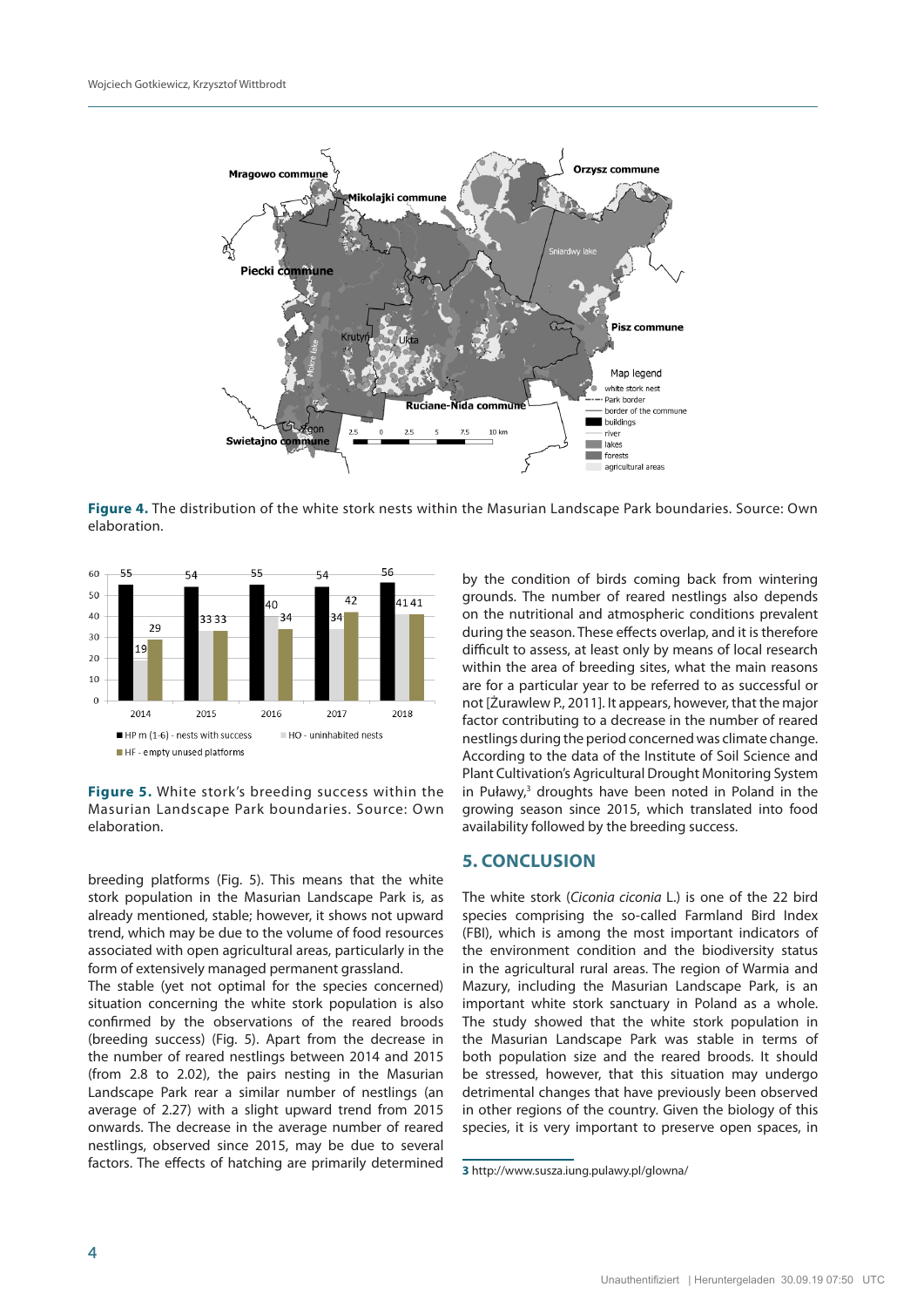particular the extensively managed permanent grassland, and to inhibit the development of uncontrolled scattered housing, which results in the degradation of the landscape of open (agricultural) areas of the Park. In order to maintain the existing white stork population size, it is necessary to address the issue of afforestation of areas unsuitable for agricultural production, and to halt the natural succession occurring in these areas. Farm owners should be encouraged to participate in the Agri-Environment-Climate Scheme, which is one of the most effective tools of the Common Agricultural Policy, aimed at the preservation of valuable natural resources in agricultural areas.

## **REFERENCES AND LEGAL ACTS**

- BIADUŃ W., PIOTROWSKA M., RZEPKOWSKI R., ZIELIŃSKI M., JOBDA M., JUJKA-RADZIEWICZ M., STASIAK K., KROGULEC J., EBERTOWSKA B., CHOROŚ J. (Eds.). 2016. Ptaki krajobrazu rolniczego w Polsce. Przegląd zagadnień z uwzględnieniem specyfiki Lubelszczyzny (Birds Of Agricultural Landscape In Poland. Review Of Issues Taking Into Account The Specificities Of The Lublin Region). Marki: Otop.
- BUTLER S. J., BOCCACCIO L, GREGORYC R. D., VORISEK P., NORRIS A., 2010, Quantifying The impact of landuse change to european farmland bird populations, Agriculture, Ecosystems And Environment 137, pp. 348–357
- BUTLER S. J., J. A. VICKERY J.A. 2, K. NORRIS K., 2007. Farmland biodiversity and the footprint of agriculture, Science, Vol. 315, Iss. 5810, pp. 381–384
- CHODKIEWICZ T., NEUBAUER G., SIKORA A., ŁAWICKI Ł., MEISSNER W., BOBREK R., CENIAN Z., BZOMA S., BETLEJA J., KUCZYŃSKI L., MOCZARSKA J., ROHDE Z., RUBACHA S., WIELOCH M., WYLEGAŁA P., ZIELIŃSKA M., ZIELIŃSKI P., CHYLARECKI P., 2018. Monitoring ptaków Polski w latach 2016–2018. Biuletyn Monitoringu Przyrody 17, pp. 1–90.
- CHYLARECKI P., 2003. Ptaki obszarów rolniczych. Ministry of Agriculture and Rural Development, p. 32.
- CHYLARECKI P., CHODKIEWICZ T., NEUBAUER G., SIKORA A., MEISSNER W., WOŹNIAK B., WYLEGAŁA P., ŁAWICKI Ł., MARCHOWSKI D., BETLEJA J., BZOMA S., CENIAN Z., GÓRSKI A., KORNILUK M., MOCZARSKA J., OCHOCIŃSKA D., RUBACHA S., WIELOCH M., ZIELIŃSKA M., ZIELIŃSKI P., KUCZYŃSKI L., 2018. Trendy liczebności ptaków w Polsce. GIOŚ, Warszawa, p. 474
- CHYLARECKI P., SIKORA A., CENIAN Z., CHODKIEWICZ T. (Eds.). 2015. Monitoring ptaków lęgowych. Poradnik metodyczny. Wydanie 2. GIOŚ (Chief Inspectorate of Environmental Protection), Warszawa.
- CZAJKOWSKI M., GIERGICZNY M., KRONENBERG J., TRYJANOWSKI P., 2014. The economic recreational value of a white stork nesting colony: a case of 'stork village' in Poland, Tourism Management, Volume 40, pp. 352–360
- DYNOWSKA M., CIECIERSKA H., 2013. Biologiczne metody oceny stanu środowiska Tom 1. Ekosystemy lądowe. Wyd. UWM in Olsztyn, p. 268
- GREGORY R. D., VAN STRIEN A., VORISEK P., MEYLINGA. W. G., NOBLE D. G, FOPPENR. P. B, GIBBONS D. W., 2005. Developing indicators for European birds. Philosophical

Transactions Of The Royal Society B-Biological Sciences, 360, pp. 269–288.

http://www.monitoringptakow.gios.gov.pl/baza-danych http://www.susza.iung.pulawy.pl/glowna/

- NEWTON I., 2004. The recent declines of farmland bird populations in Britain: an appraisal of causal factors and conservation actions, Ibis 146, pp. 579–600
- Protection Plan for the Masurian Landscape Park until 2032. Appendix No 1 to Resolution No XIX/368/12 of the Warmińsko-Mazurskie Voivodeship Assembly of 28 August 2012, Krutyń, March 2012
- Resolution No VIII/31/77 of the Voivodeship National Council in Suwałki of 5 December 1977 on the establishment of the Masurian Landscape Park (Journal of Laws of the VNC in Olsztyn, No 8, item 36)
- Resolution No X/38/77 of the Voivodeship National Council in Olsztyn of 8 December 1977 on the establishment of the Masurian Landscape Park (Journal of Laws of the VNC in Olsztyn, No 11, item 51)
- SIKORA A., 2017. Rozmieszczenie, zmiany liczebności i produktywność bociana białego Ciconia ciconia na Żuławach Wiślanych, Chrońmy Przyr. Ojcz. 73(5), pp. 363–378
- SIKORA A., CENIAN Z., ROHDE Z., CHYLARECKI P., 2008. Ocena wpływu zalesień na gruntach prywatnych w OSOP "Ostoja Warmińska" na populacje orlika krzykliwego Aquila pomarina i bociana białego Ciconia ciconia. Technical Report as commissioned by the Ministry of Agriculture and Rural Development, p. 77
- STJERNMAN M., GREEN M., LINDSTRÖM A., OLSSON O., OTTVALL R., HENRIK G. SMITHH.G., 2013. Habitatspecific bird trends and their effect on the farmland bird index. Ecological Indicators 24, pp. 382–391
- The IUCN Red List Of Threatened Species™ Birdlife International (2015) European Red List Of Birds (http:// Datazone.Birdlife.Org/Userfiles/File/Species/Erlob/ Supplementarypdfs/22697691\_Ciconia\_Ciconia.Pdf (accessed on: 7 December 2018)
- TOBÓŁKA M., 2015. Ekologia rozrodu bociana białego Ciconia Ciconia w warunkach intensywnie użytkowanego krajobrazu rolniczego. PhD thesis. Department of Zoology, Institute of Zoology, Faculty of Veterinary Medicine and Animal Sciences, Poznań University of Life Sciences, in cooperation with Institut Für Vogelforschung "Vogelwarte Helgoland", Wilhelmshaven, Germany, Poznań, 2015 (File:///C:/ Users/Asus/Downloads/Tobolka\_Marcin\_Ekologia\_

**5 5**